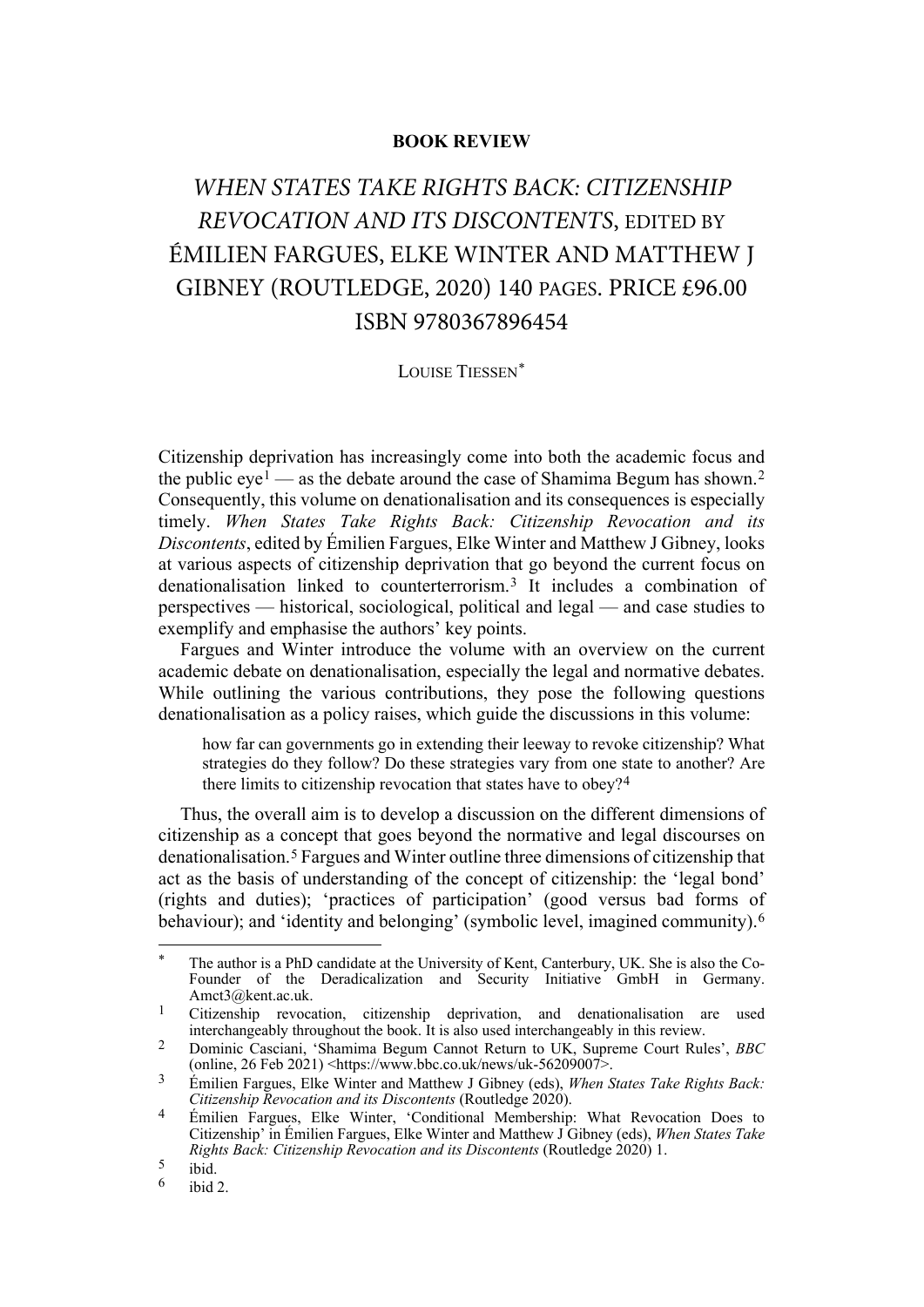Thus, in the theoretical approach taken, they highlight citizenship's power to categorise, setting the tone of the entire volume:

<span id="page-1-0"></span>We approach citizenship as a mechanism of social closure… that not only differentiates between 'citizens' and 'aliens' but also draws a line between 'desirable' and 'undesirable' citizens.[7](#page-1-1)

Deirdre Troy's chapter focuses on historically analysing the United Kingdom's approach to citizenship revocation with an imperial perspective. She argues that 'revocation [is] not… an exception to citizenship, but… a practice that represents the logic of citizenship — a logic that divides and codes subjects, categorizing them as desirable and undesirable'.[8](#page-1-2) This logic of citizenship 'simultaneously produces multiple categories alongside the citizen through practices such as immigration, revocation, naturalization'.[9](#page-1-3) By focusing on the drafting history of the *British Nationality and Status of Aliens Act 1914*,[10](#page-1-4) Troy forces the audience to look past the counterterrorism and security lens that denationalisation is positioned in today, in order to understand the unexceptional state of revocation. Denationalisation practices need to be considered in relation to immigration, naturalisation and emigration.<sup>[11](#page-1-5)</sup> The example of the Rochdale child exploitation scandal<sup>[12](#page-1-6)</sup> and the consequent denationalisations show the 'broadening of the application of revocation from terrorism to criminality'.[13](#page-1-7) Consequently, this expansion of denationalisation leads to 'new categories [of subjects] appear[ing] each time citizenship is constituted'.[14](#page-1-8) Troy concludes by stating that it is vital to 'move beyond the framework of national security to both challenge given narratives about exceptionally bad citizens and examine other motivations behind revocation's use'.[15](#page-1-9)

The third chapter by Tom L Boekestein and Gerard-René de Groot uses both a legal and normative perspective to analyse the discrimination against Dutch-Moroccan dual citizens and the incompatibility of Dutch denationalisation measures with the *Convention for the Protection of Human Rights and Fundamental Freedoms* ('*ECHR*').[16](#page-1-10) They use this mixed approach as human rights law can only explain a certain fraction of the debate, while the normative angle allows for other aspects to be considered, especially considering the question of whether foreign fighters should be denationalised or not.[17](#page-1-11) In the Netherlands,

<span id="page-1-2"></span><span id="page-1-1"></span> $\begin{bmatrix} 7 & \text{ibid } 2 \\ 8 & \text{Deirdr} \end{bmatrix}$ 

<sup>8</sup> Deirdre Troy, 'Governing Imperial Citizenship: A Historical Account of Citizenship Revocation' in Émilien Fargues, Elke Winter and Matthew J Gibney (eds), *When States Take Rights Back: Citizenship Revocation and its Discontents* (Routledge 2020) 11.

<span id="page-1-3"></span> $\frac{9}{10}$  ibid 13.

<span id="page-1-4"></span><sup>10</sup> ibid, citing *British Nationality and Status of Aliens Act 1914* (United Kingdom).

<span id="page-1-6"></span><span id="page-1-5"></span> $\frac{11}{12}$  Troy ([n 8\)](#page-1-0) 13.

<sup>12</sup> The Rochdale case in Greater Manchester, United Kingdom involved multiple men sexually abusing teenaged girls. It resulted in the denationalisation of three men who had dual British and Pakistani citizenship. See Troy (n [8\)](#page-1-0) 12, 22.

<span id="page-1-7"></span> $\frac{13}{14}$  Troy (n [8\)](#page-1-0) 13.

<span id="page-1-9"></span><span id="page-1-8"></span> $\frac{14}{15}$  ibid 21.

<span id="page-1-10"></span> $\frac{15}{16}$  ibid 23.

<sup>16</sup> *Convention for the Protection of Human Rights and Fundamental Freedoms*, opened for signature 4 November 1950, ETS No.005 (entered into force 3 September 1953).

<span id="page-1-11"></span><sup>17</sup> Tom L Boekestein and Gerard-René de Groot, 'Discussing the Human Rights Limits on Loss of Citizenship: A Normative-Legal Perspective on Egalitarian Arguments Regarding Dutch Nationality Laws Targeting Dutch-Moroccans' in Émilien Fargues, Elke Winter and Matthew J Gibney (eds), *When States Take Rights Back: Citizenship Revocation and its Discontents*  (Routledge 2020) 26, 33.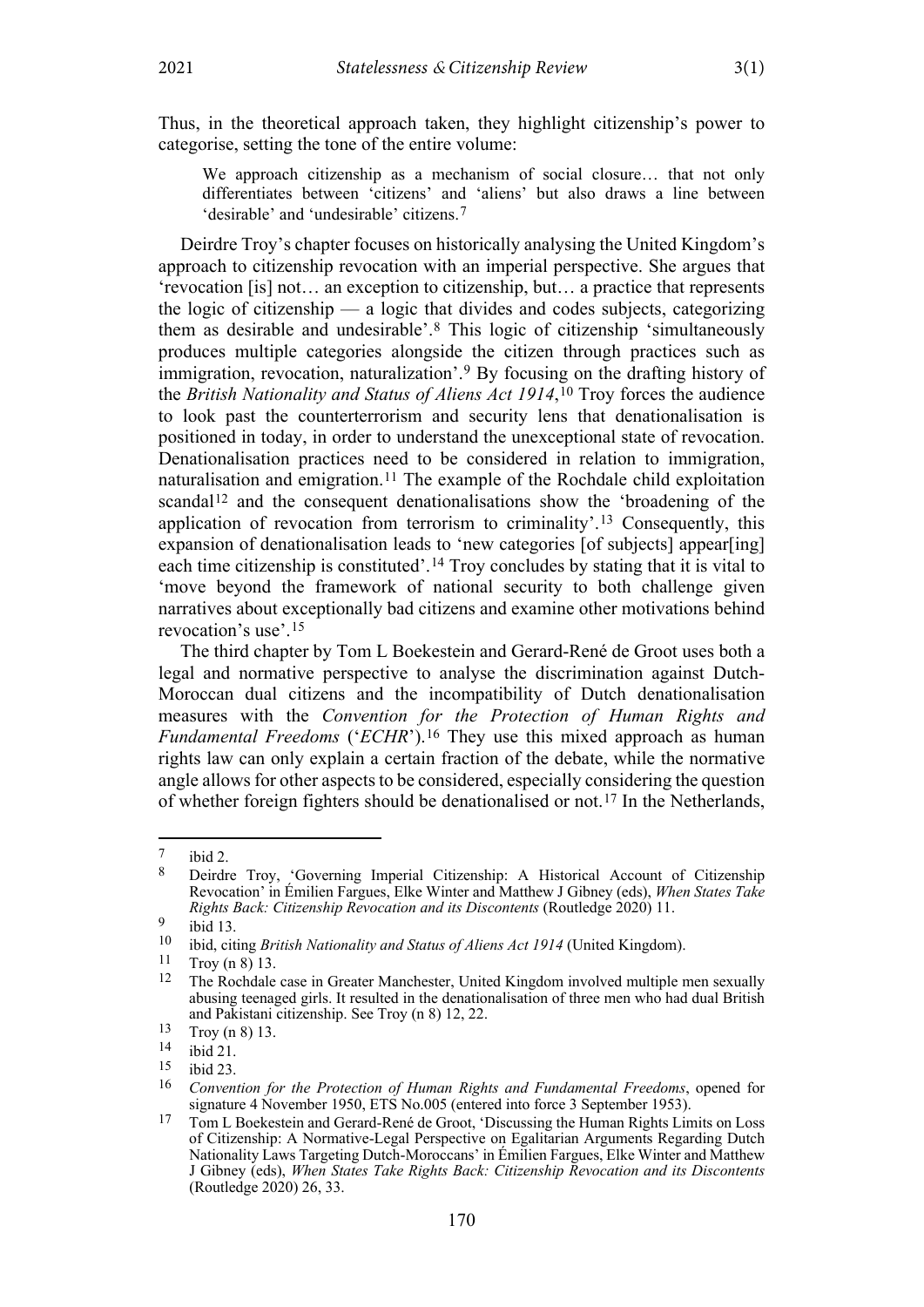denationalisation is legal for those faced with terrorism charges and those who joined a conflict abroad and are affiliated with Al-Qaeda, ISIS or associated organisations.[18](#page-2-0) Boekestein and de Groot thus distinguish between 'reactive' and 'proactive' denationalisation in the context of the Dutch law.[19](#page-2-1) The first targets convicted terrorists, and the latter aims at preventing the return of foreign fighters. These two approaches have led to the key concern of inequality through discrimination (both direct and indirect), <sup>[20](#page-2-2)</sup> but also other normative concerns, including alienation, radicalisation and terrorist recruitment,  $2<sup>1</sup>$  as narratives of 'usvs-them' may be enhanced. Consequently, the disproportionate targeting of Dutch-Moroccans as primary subjects of denationalisation, Boekestein and de Groot argue, is unlikely to be justifiable under the *ECHR*.[22](#page-2-4)

In the fourth chapter, Elke Winter and Ivana Previsic analyse the consequences of the short-lived Canadian denationalisation law. Bill C-24, *Strengthening Canadian Citizenship Act*, permitting revocation on the grounds of 'high treason, terrorism and espionage',[23](#page-2-5) was first introduced in 2014 and then repealed in June 2017 by the Trudeau Government. Winter and Previsic examine three discursive sites — political debates, mainstream media and online commentary — to examine the effects of the denationalisation policy.[24](#page-2-6) They argue that the 'specific historical and geopolitical context<sup>[25](#page-2-7)</sup> of the Bill — post-9/11, the 'War on Terror' and other countries' justifications of denationalisation policies — have led to the 'victimisation of Muslims'[26](#page-2-8) and thus the emergence of 'symbolic boundaries of citizenship'.[27](#page-2-9) Muslims are portrayed as being excluded from the *symbolic boundaries of citizenship* which entails 'the collective identity shared by most individuals possessing the same status.'[28](#page-2-10) Furthermore, they are presumed to be the main candidates of potential denationalisation by society, in addition to being categorised as a group and not as individual *bad apples*.[29](#page-2-11) In contrast, terrorists who are white are seen as 'exceptions rather than symptomatic of a group problem'.[30](#page-2-12) Winter and Previsic conclude by highlighting that:

[t]his additional stigmatising of Muslims is not only unnecessary, citizenship revocation legislation is widely seen as having few tangible security effects — it is also counter-productive, potentially producing or reinforcing the formation of

<span id="page-2-0"></span> $\frac{18}{19}$  ibid 28.

<span id="page-2-1"></span> $\frac{19}{20}$  ibid 27.

<span id="page-2-2"></span> $\frac{20}{21}$  ibid 30.

<span id="page-2-3"></span> $\frac{21}{22}$  ibid 36.

<span id="page-2-4"></span> $\frac{22}{23}$  ibid 38.

<span id="page-2-5"></span><sup>23</sup> Elke Winter and Ivana Previsic, 'The Politics of Un-Belonging: Lessons from Canada's Experiment with Citizenship Revocation' in Émilien Fargues, Elke Winter and Matthew J Gibney (eds), *When States Take Rights Back: Citizenship Revocation and Its Discontents*  (Routledge 2020) 44, 46, citing Bill C-24, *Strengthening Canadian Citizenship Act* (2014) (Canada).

<span id="page-2-6"></span> $\frac{24}{25}$  ibid 49.

<span id="page-2-7"></span> $\frac{25}{26}$  ibid 55.

<span id="page-2-9"></span><span id="page-2-8"></span> $\frac{26}{27}$  ibid 56.

ibid 48. Symbolic boundaries of citizenship refers to 'the collective identity shared by most individuals possessing the same status'. Muslims are excluded, and thus fall outside of the boundaries of 'collective identity'.

<span id="page-2-10"></span> $\frac{28}{29}$  ibid 48.

<span id="page-2-12"></span><span id="page-2-11"></span> $\frac{29}{30}$  ibid 55.

ibid.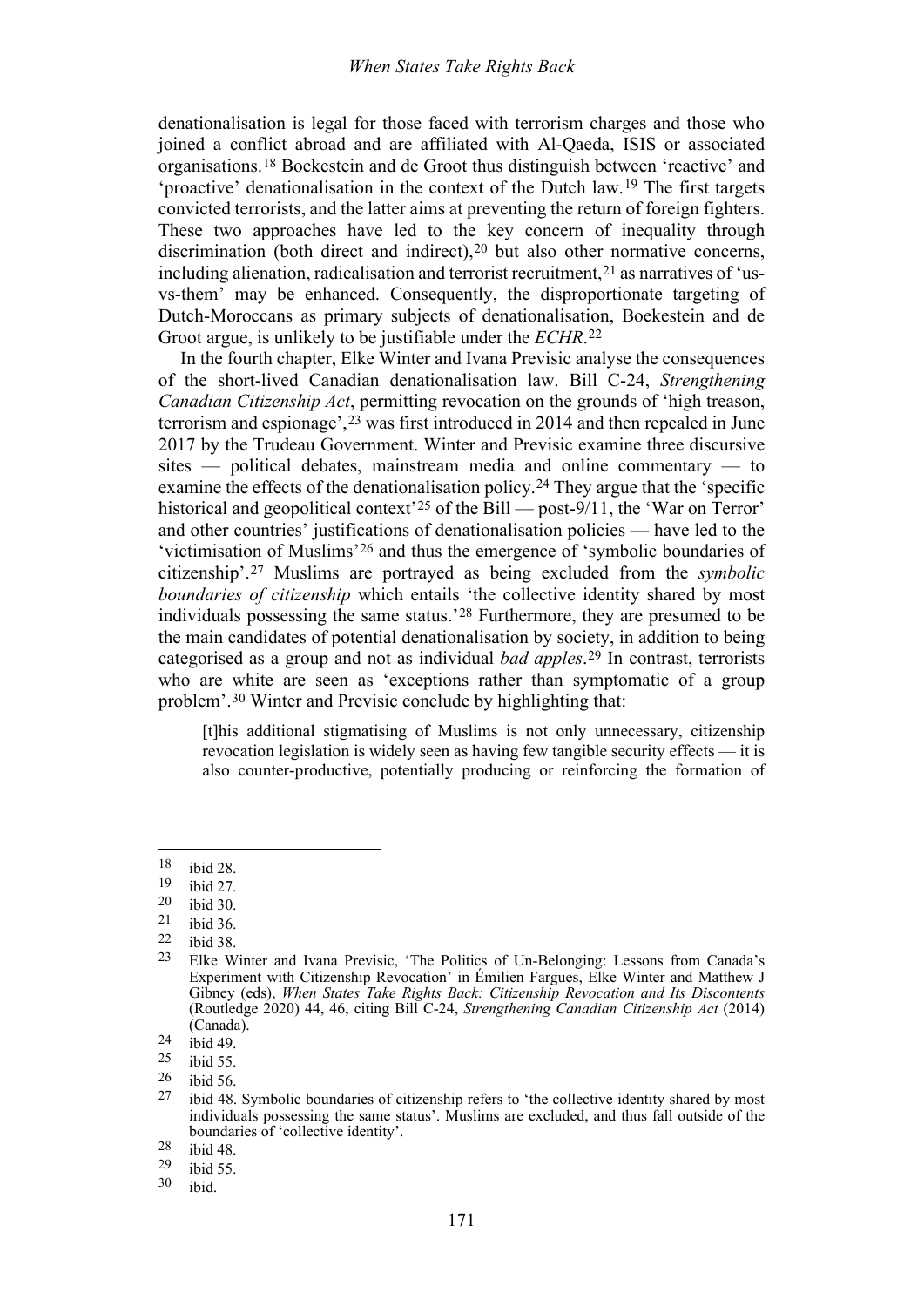reactive ethnic and religious identities … and even encouraging religious radicalisation.[31](#page-3-0)

Therefore, although the use of denationalisation remained limited in the Canadian context, it did not prevent the association of the Bill with a specific group of peoples, and not single outliers, as would be the case if the outliers were white.

The fifth chapter by Patrick Sykes focuses on the United States and the United Kingdom debates on denationalising 'foreign fighters' that have been sparked by the rise of the Islamic State. Sykes focuses on how the concept of citizenship was reconstructed through the debate in both states, especially its transformation to 'a privileged status'.[32](#page-3-1) Both countries discussed amendments to their denationalisation laws in 2014, with amendments being blocked in the US and the UK's *Immigration Act* being amended.<sup>[33](#page-3-2)</sup> Citizenship can be understood as 'conduct' or as 'connection', according to Sykes. It is through these two lenses that he analyses the debates in both countries. Connection refers to 'conceptualisations that present citizenship as constituting a particular relationship between the citizen and the state'.[34](#page-3-3) Citizenship as conduct views it as a privilege, rather than a right: 'it extends the familiar expectation of loyalty to the state (usually only violated through treason or service with a foreign military), and makes citizenship more broadly conditional on good behaviour'.[35](#page-3-4) Therefore, not everyone is entitled to citizenship, nor the connection that evolves from it, so goes the argument.[36](#page-3-5) Consequently, the debates in both countries show that '[c]itizenship is still conceived of as a body of individual rights, but they are conditional on loyalty to the state',  $37$  leaving states to 'selectively exclud[e] particular 'undesirable' groups — terror suspects, naturalised citizens'.[38](#page-3-7)

In the sixth chapter, the issue of denationalisation through fraud, which may not be on the radar for most, is addressed by Fargues. They focus on the 'moral economy', which analyses 'norms and emotions behind the decision-making process' of officials and judges in the context of fraud-based denationalisation.[39](#page-3-8) This is used to explain 'how the selection between "desirable" and "undesirable" citizen is made and how citizenship functions as a mechanism of exclusive inclusion'.[40](#page-3-9) Fargues identifies key similarities and differences in the UK's and France's approaches. While in the UK those denationalised are deported, those in France are usually allowed to stay on French territory.[41](#page-3-10) French courts' ability to interfere in processes of denationalisation is greater than in the UK. Connected to

<span id="page-3-1"></span><span id="page-3-0"></span> $\frac{31}{32}$  ibid 56.

Patrick Sykes, 'Denaturalisation and Conceptions of Citizenship in the "War on Terror" in Émilien Fargues, Elke Winter and Matthew J Gibney (eds), *When States Take Rights Back: Citizenship Revocation and its Discontents* (Routledge 2020) 62.

<span id="page-3-2"></span><sup>33</sup> See *Immigration Act 2014* (United Kingdom) (no longer in force). It has since been superseded by the *Immigration Act 2016* (United Kingdom).

<span id="page-3-3"></span> $34$  ibid 69.

<span id="page-3-4"></span> $\frac{35}{36}$  ibid 67.

<span id="page-3-5"></span> $\frac{36}{37}$  ibid 67.

<span id="page-3-6"></span> $\frac{37}{38}$  ibid 72.

<span id="page-3-7"></span> $\frac{38}{39}$  ibid.

<span id="page-3-8"></span><sup>39</sup> Émilien Fargues, 'Simply a Matter of Compliance with the Rules? The Moralising and Responsibilising Function of Fraud-Based Citizenship Deprivation in France and the UK' in Émilien Fargues, Elke Winter and Matthew J Gibney (eds), *When States Take Rights Back: Citizenship Revocation and its Discontents* (Routledge 2020) 77, 79.

<span id="page-3-10"></span><span id="page-3-9"></span> $40$  ibid 79.

ibid 84.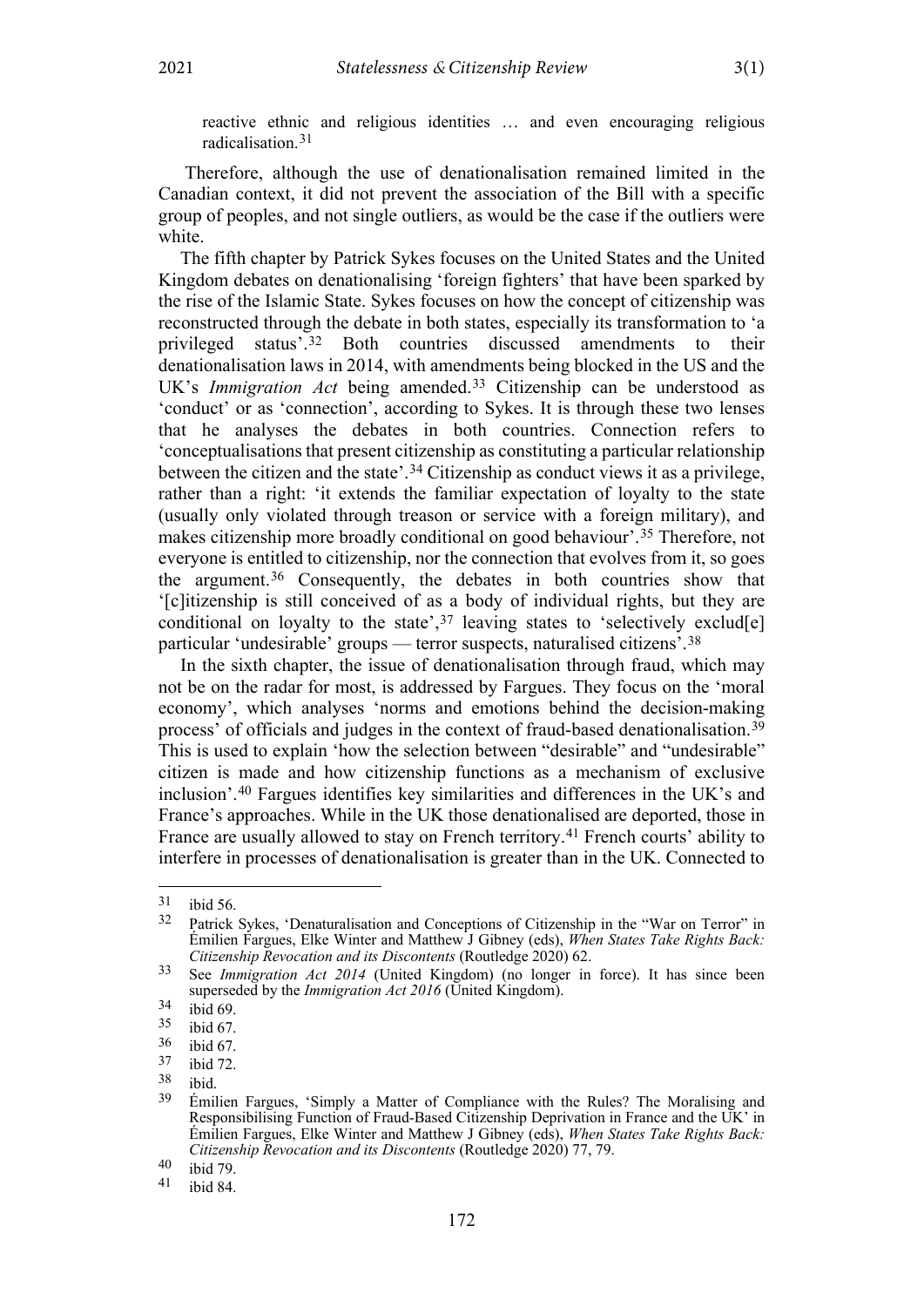this, as statelessness is a legal outcome of denationalisation in the UK, it 'is not something that the British Deprivation Team cares about' when considering to deprive someone of their citizenship on the basis of fraud.[42](#page-4-1) Both cases show that there are specific groups of individuals that are targeted: asylum seekers and illegal immigrants in the UK, and African migrants in France.<sup>[43](#page-4-2)</sup> Thus, Fargues observes '[t]he idea that suspected fraudsters should be more strictly controlled and, if found guilty, sanctioned has driven policy changes on both sides of the Channel'.[44](#page-4-3) Overall, they highlight that the notion of citizenship is seen as 'a reward or privilege for those who have shown themselves deserving'.[45](#page-4-4) Consequently, '[c]itizenship is conceived by those who put it into practice (officials and judges) as a mechanism for the moralisation and responsibilisation of applicants'[.46](#page-4-5) Responsibilities, fear of being denationalised and 'virtuous behaviour'[47](#page-4-6) are all key components of naturalisation and thus, inclusion. According to Fargues

[t]his implies that the political subject produced by citizenship deprivation policies is not a liberal and abstract legal subject, but that it aims instead to create a virtuous and responsible subject in the spirit of citizenship renationalisation.<sup>[48](#page-4-7)</sup>

However, it is also only the naturalised citizen who is scrutinised, while the mono-national's place — the 'essential' citizen — and their place is never doubted.

<span id="page-4-0"></span>The role of allegiance and loyalty is addressed by Helen Irving in the seventh chapter. In light of the 2015 amendment to the *Australian Citizenship Act 2007*, she outlines the rise and fall of allegiance throughout Australian history and emphasises that allegiance itself remains 'unclear and elusive' in its conceptualisation and understanding.[49](#page-4-8) Irving emphasises the importance of allegiance being singular and not 'split' between two citizenships. Thus, although dual citizenship is increasingly accepted, it remains a critical point of interest. For example, instances of Islamic 'allegiance'[50](#page-4-9) and the resignation of members of parliament with dual citizenship,[51](#page-4-10) are two instances of allegiance to Australia being questioned. Consequently, Irving highlights that allegiance in the *Australian Constitution* is linked to foreign citizenship.[52](#page-4-11) The renewed emphasis on allegiance in current global debates on denationalisation results in negative effects, not just for those wanting to become citizens, but also for those who *are* citizens, especially those with a foreign connection, resulting in the 'suspicion of fellow

<span id="page-4-1"></span> $42$  ibid 83.<br>43 ibid 80

<span id="page-4-2"></span> $\frac{43}{44}$  ibid 80–81.

<span id="page-4-3"></span> $44$  ibid 81.<br>45 ibid 84

<span id="page-4-4"></span> $\begin{matrix}45\\46\end{matrix}$  ibid 84.

<span id="page-4-5"></span> $\frac{46}{47}$  ibid 87.

<span id="page-4-6"></span> $\frac{47}{48}$  ibid 85.

<span id="page-4-7"></span> $\frac{48}{49}$  ibid 87.

<span id="page-4-8"></span>Helen Irving, 'The concept of allegiance in citizenship law and revocation: an Australian study' in Émilien Fargues, Elke Winter and Matthew J Gibney (eds), *When States Take Rights Back: Citizenship Revocation and its Discontents* (Routledge 2020) 93, 95.

<span id="page-4-10"></span><span id="page-4-9"></span> $50$  ibid 100.

<sup>51</sup> Paul Karp, 'Dual Citizenship Crisis: Four MPs resign after Court Rules Katy Gallagher Ineligible', *The Guardian* (online, 9 May 2018) <https://www.theguardian.com/australianews/2018/may/09/dual-citizenship-high-court-rules-labor-senator-katy-gallagherineligible>.

<span id="page-4-11"></span><sup>52</sup> Irving ([n 49\)](#page-4-0) 100, citing *Constitution of Australia*, s 42.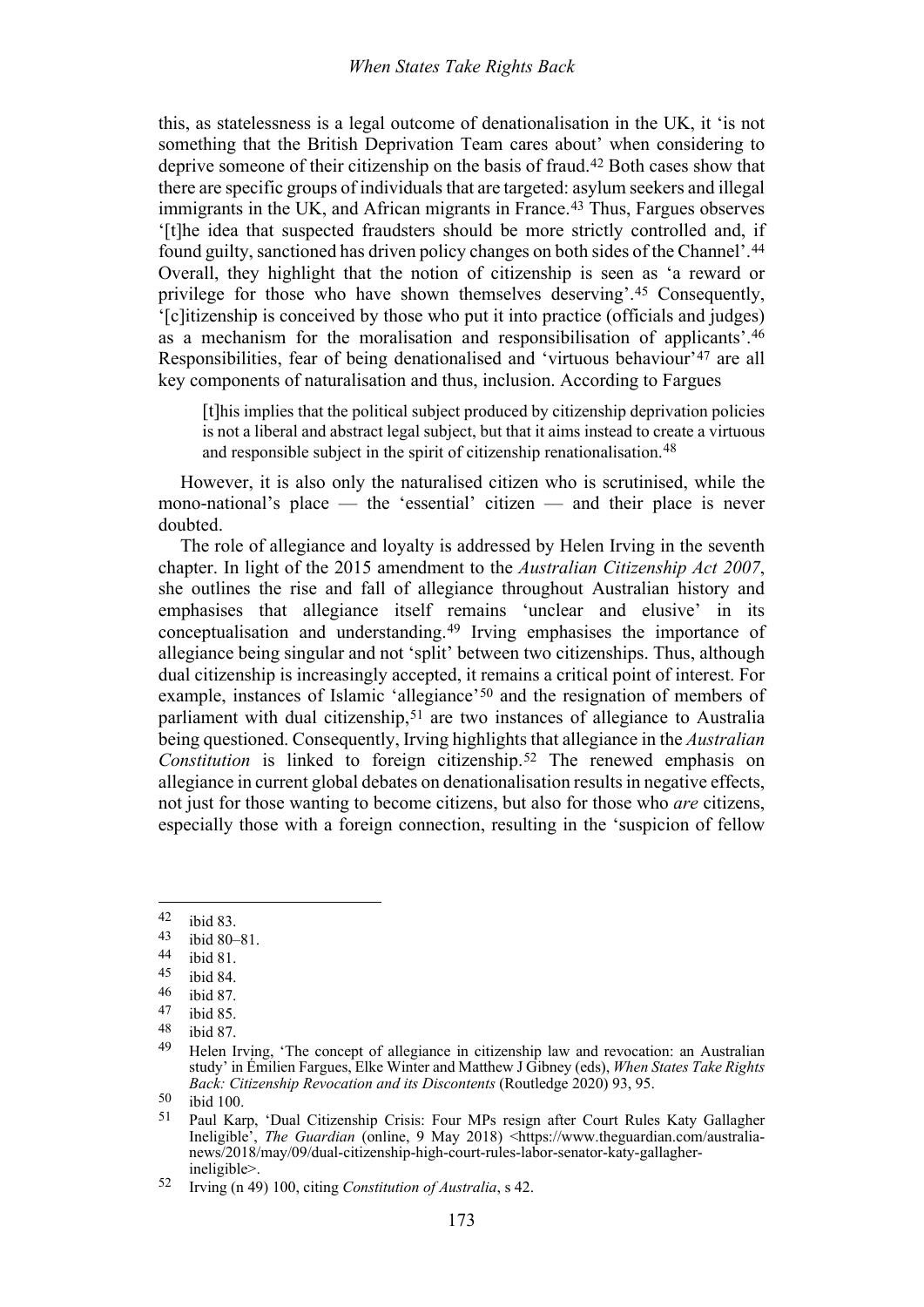citizens'[53](#page-5-0) and the questioning of their allegiance to the state and its national values.[54](#page-5-1)

The concluding chapter by Janie Pélaby and Réjane Sénac provides a summary of the key points highlighted throughout the book, but more importantly, attempts to identify the challenges denationalisation poses to liberal democracy. Denationalisation is considered a 'borderline case with regard to liberal democracy'.[55](#page-5-2) Picking up from the introduction's citizenship dimensions, Pélaby and Sénac identify the risks denationalisation has, especially through the increased focus on the 'thick concept of membership'.[56](#page-5-3) The protection of the political community — the '*us*' — is then provided through 'the shared meanings and conceptions of the good publicly declared to unite the citizenry'.[57](#page-5-4) Anyone who falls outside of this, therefore, does not belong and is categorised outside of the membership: 'Those citizens whose beliefs and behaviours are suspected of being incompatible with the values deemed to be the cornerstone of national identity are perceived as endangering social cohesion and political unity.'[58](#page-5-5) Cosmopolitanism, especially in the protections provided by universal human rights, is increasingly challenged through the rise of patriotism in light of national security. Citizenship revocation presents a weakening of these legal protections, especially as many courts have 'validated' revocation's exclusionary function.<sup>[59](#page-5-6)</sup> Consequently, they argue, liberal democracy is increasingly challenged by certain tensions, including 'between unity and diversity, and in the opposition between perfectionist and neutral state action.'[60](#page-5-7)

*When States Take Rights Back* presents a well-written and thoughtful debate on what denationalisation does to conceptions of *Western* citizenship. The main strength of the volume is that it forces the audience to look past the security and counter-terrorism box that denationalisation is currently put in. It also leaves the reader with the need to rethink what these policies do to notions of identity, belonging and citizenship, and to reflect on what kind of society we want to live in. This leads to two main criticisms of the volume: It is very much a Western perspective on notions of citizenship, and the format of the book is mainly limited to the academic world. First, the Western focus as a limitation, although acknowledged, is one that should be addressed. More first-hand accounts of what denationalisation does to transnational identities and conceptions of citizenship need to be considered, in addition to what the countries at the other end of the line — those dealing with the individuals who have been stripped of their *Western* citizenship — are confronted with. Additionally, it is not just the West that uses denationalisation to rid themselves of the 'unwanted', but also states in the Global South, for example several Gulf states or India. Therefore, denationalisation is not just a Western phenomenon and needs to be looked at from different understandings of citizenship and membership. Secondly, and also more importantly, *When States Take Rights Back* leaves the reader with many topics that

<span id="page-5-0"></span> $\begin{array}{cc} 53 & \text{ibid } 104. \\ 54 & \text{ibid } \end{array}$ 

<span id="page-5-1"></span> $\frac{54}{55}$  ibid.

<span id="page-5-2"></span><sup>55</sup> Janie Pélaby and Réjane Sénac, 'Citizenship Revocation: A Stress Test for Liberal Democracy', in Émilien Fargues, Elke Winter, Matthew J. Gibney (eds), *When States Take Rights Back: Citizenship Revocation and its Discontents* (Routledge 2020), 109, 110.

<span id="page-5-3"></span> $\frac{56}{57}$  ibid 114.

<span id="page-5-4"></span> $\frac{57}{58}$  ibid 114.

<span id="page-5-5"></span> $\frac{58}{59}$  ibid 120.

<span id="page-5-7"></span><span id="page-5-6"></span> $\frac{59}{60}$  ibid 121.

ibid 120.